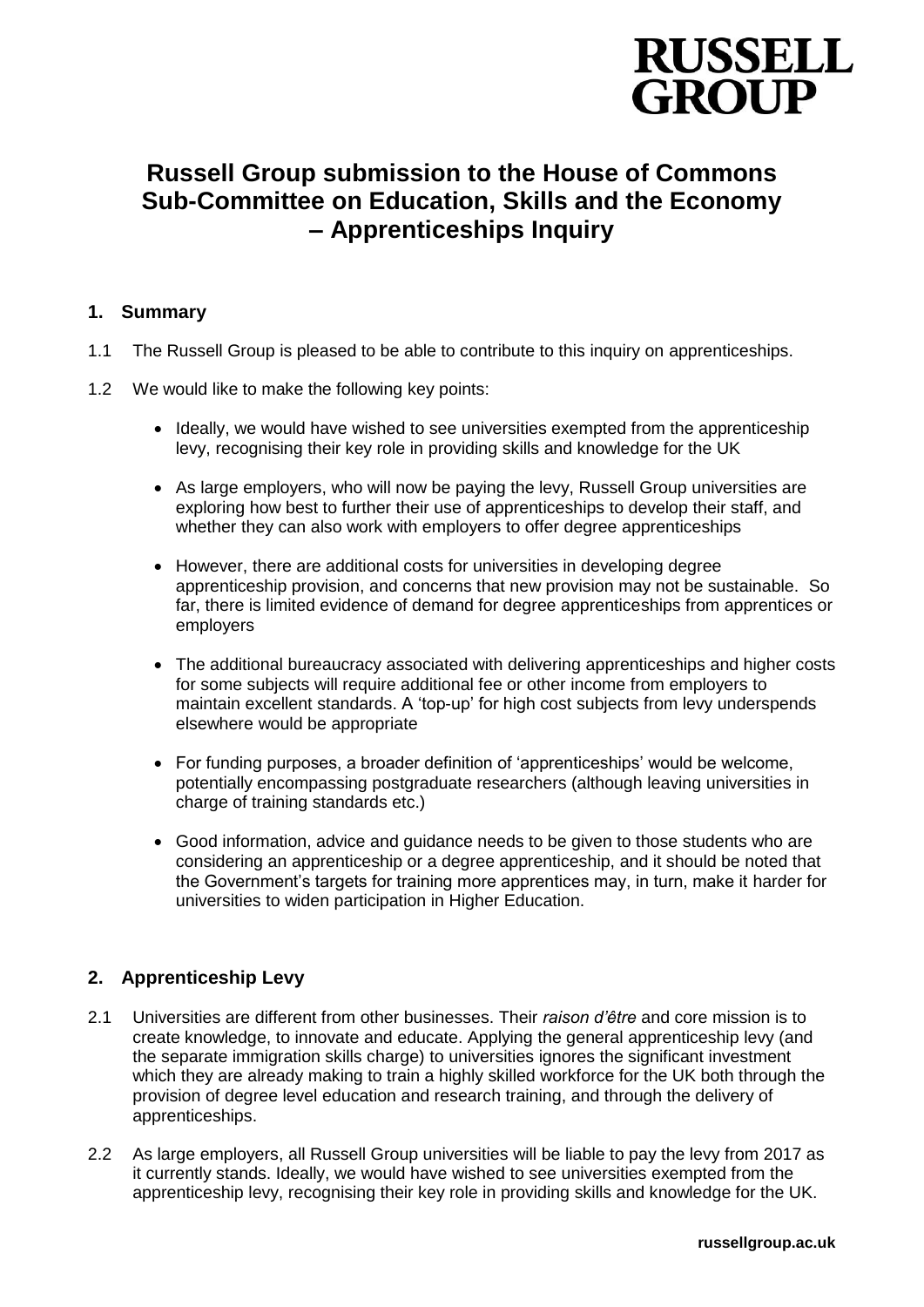- 2.3 The aim of the levy is to encourage large employers to invest in the skills of their workforce. However, this is difficult for our universities as they are unable to use the apprenticeship levy to train members of staff who are pursuing a research career – an apprenticeship route not being a training option. Therefore although our members are committed to education and training and producing graduates and students with higher qualifications, they will not be as able as some other large employers to spend the money they have paid through the levy.
- 2.4 As many of the 'apprentices' we need for the core activities of our universities are postgraduates – and in particular postgraduate researchers – it would help if we could use the levy to support them, as well as for the training of more traditional apprentices. However, this should be seen as a widening of what can be covered under the levy in terms of financing only, leaving universities in charge of training standards and quality etc.

### **3. Training new and existing staff**

- 3.1 Russell Group universities are committed to supporting apprenticeships as an additional route into training and education at a number of levels. It is important prospective apprentices receive appropriate advice and guidance so that they commence training in the right skills at the right level, with a clear idea of how those skills are relevant to their work.
- 3.2 Many of our members are already using apprenticeships to train their existing staff or new recruits and will continue to do so; for example, junior or middle managers undertaking level 3 qualifications.
- 3.3 One of our members currently employs 35 apprentices in total, across a wide range of areas, including advanced manufacturing, health, engineering, and human resources. Sponsoring companies range from global leaders to local high-tech supply-chain companies. They also provide additional apprentice training programmes for over 100 organisations with over 310 apprentices currently in training.
- 3.4 Other members offer young people new qualifications based on the real-world skills and experiences needed in the advanced engineering industry.
- 3.5 The University of Warwick has developed higher apprenticeships in advanced manufacturing sectors, creating a highly innovative, work-based undergraduate programme delivered parttime over four years to individual companies. It provides a firm grounding in mathematics, technical subjects and modules related to finance, supplier management and other commercially-related topics, delivered in the engineering/advanced manufacturing context through a 'case study' approach. They also work with 1,000 existing Jaguar Land Rover employees to provide training to degree level in product engineering and manufacturing engineering, with the two institutions working together on curriculum development.

#### **4. Developing apprenticeship programmes in universities**

- 4.1 Russell Group universities are committed to delivering excellent teaching across all programmes. Where universities are being asked to develop new apprenticeship programmes, they need to ensure staff involved in delivering or supporting such programmes can do so alongside their existing research work and their undergraduate or postgraduate teaching load.
- 4.2 The Government proposes to fund apprenticeships through the Skills Fund Agency (SFA) and there is a requirement for a university delivering apprenticeships to be a SFA registered training organisation. Currently only eight of the twenty Russell Group universities in England are on the SFA's Register of Training Organisations (ROTO). The requirements to